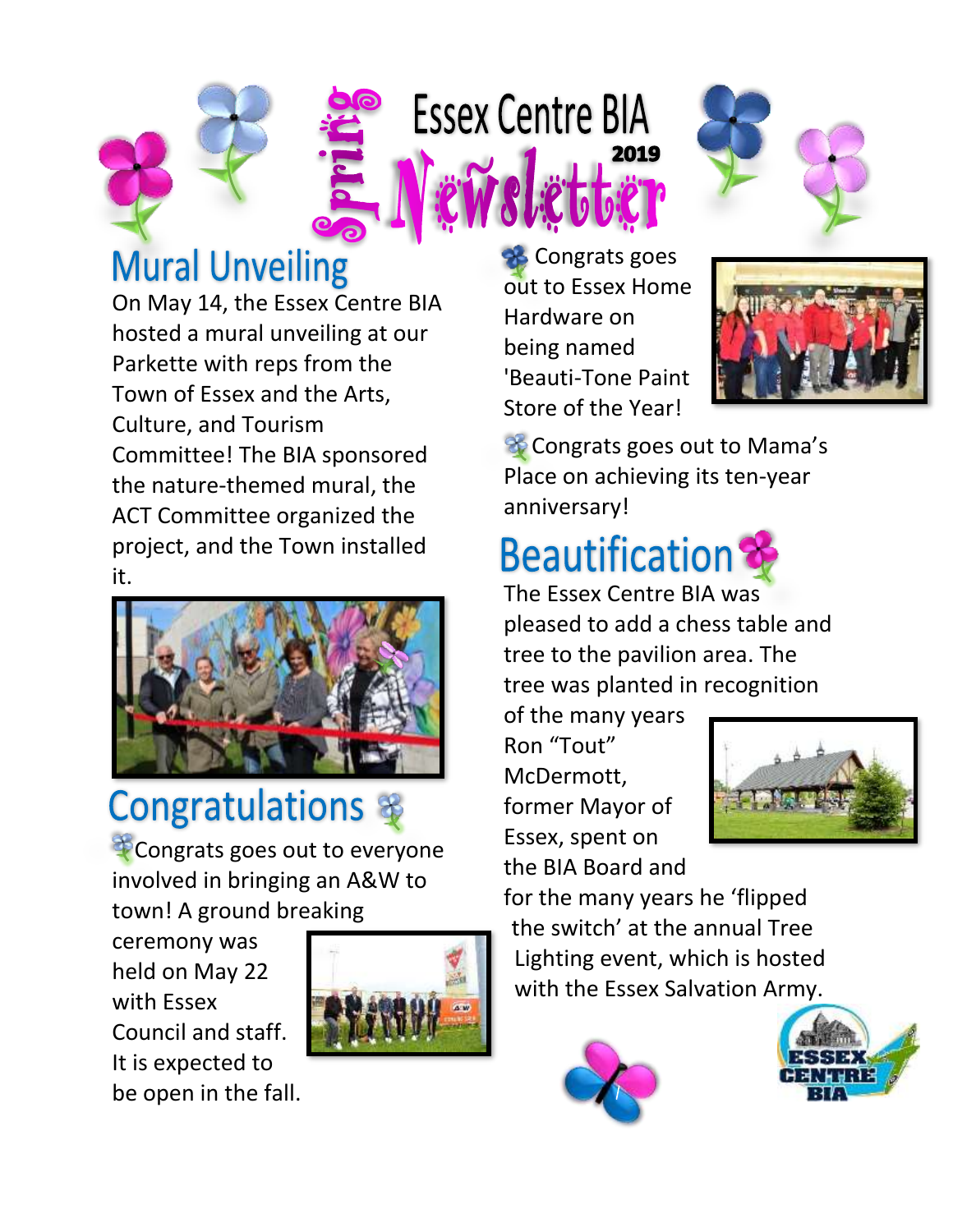## **Summer Events**

The Essex Centre BIA is excited to host another round of fun and exciting summer/early fall events in the downtown corridor!

On Saturday, July 6, from 12:00-4pm, the Essex Centre BIA will host the **Fun Fest Sidewalk Party** event.

After the Essex Fun Fest Parade has ended, we will have live entertainment from the "The All Nighters." We will also close Talbot Street, between Wilson Avenue and Arthur Avenue, so businesses can host sidewalk sales. Large inflatable balloons will be onsite.

 On Friday, August 2, from 3- 8pm, the Essex Centre BIA and the Canadian Transportation Museum & Heritage Village will host the 2nd Annual **Essex Dream Cruise In**. Sidewalk sales and local bands "Fire" and "Smokin' Purple Monkeys" will perform.

 On Friday, September 27, 2018, from 4-7pm, the Essex Centre BIA will host the 3rd Annual **Fall in Love with Our**

**Local Street Party**. The event will take place along Talbot Street, from Wilson Avenue to Arthur Avenue. Business display booth areas will be available.



## **Board Positions**

There are currently two positions open on the Essex Centre BIA Board. If you are creative and would like to volunteer for the betterment of your business district, email [info@essexbia.com](mailto:info@essexbia.com) to learn more or send a Letter of Interest to the Town Clerk, Robert Auger, at [rauger@essex.ca.](mailto:rauger@essex.ca)



#### Visit

[www.facebook.com/essexcentre.bia](http://www.facebook.com/essexcentre.bia)

to keep up to date with news and happenings!

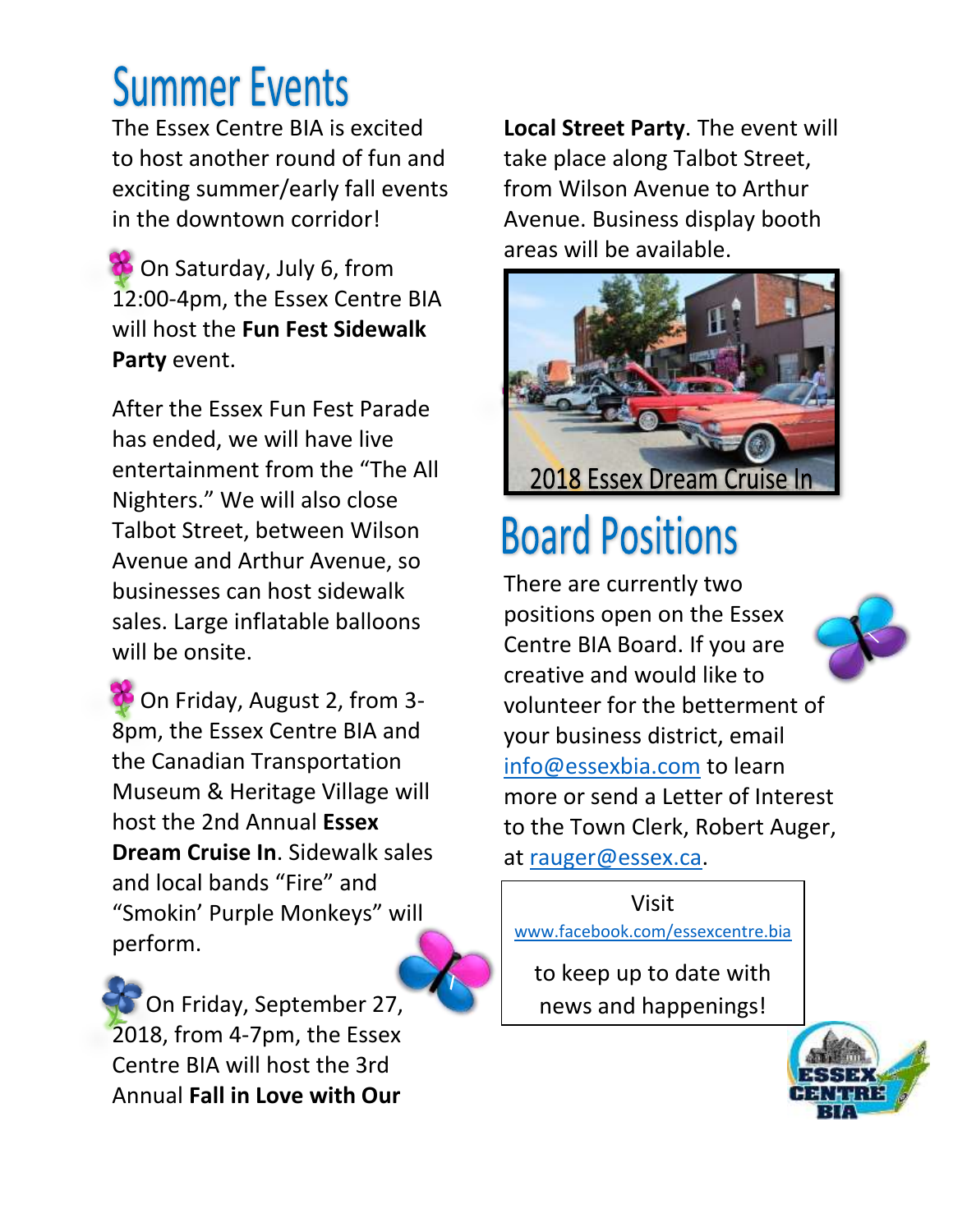### **Neighbourhood News SS**



**Talent by Tanya** is sharing space with Essex Community Services, in the Victoria Wellness Plaza, and is offering paint classes. Chalk couture classes will be available in the very near future as well. Handcrafted or decorated items are also being sold.

**On the Docks** is located in the 105 Talbot Street South plaza. This new restaurant comes to Essex Centre from Harrow as a second location! Apps, burgers, chicken wings, wraps, salads, fish, and shrimp are on the menu.





**Arts by Ash** is located at 32 Arthur Street-Unit D (across from the No Frills Plaza). This new business offers classes, vinyl stickers, wood signs, canvas prints, and laser engraving and cutting.

**Rock-A-Bye Baby Boutique** is located at 48 Talbot Street North. This new business is offering baby and children's clothing and accessories.





**Vangs Restaurant** recently moved into the newly renovated 106 Talbot Street North facility. This eatery is offering Chinese and Thai cuisine.

**Kabobgy** is located at 58 Talbot Street North. This is the fourth branch in this growing chain of restaurants of Syrian cuisine. Other locations include Tecumseh, Windsor, and LaSalle.





**Bei Cappeli (**which means beautiful hair in Italian) is now located 70 Talbot Street North. This new establishment is offering hair care and manicures. After an interior make-over, the interior of the facility looks great! A new outdoor sign will be installed soon!